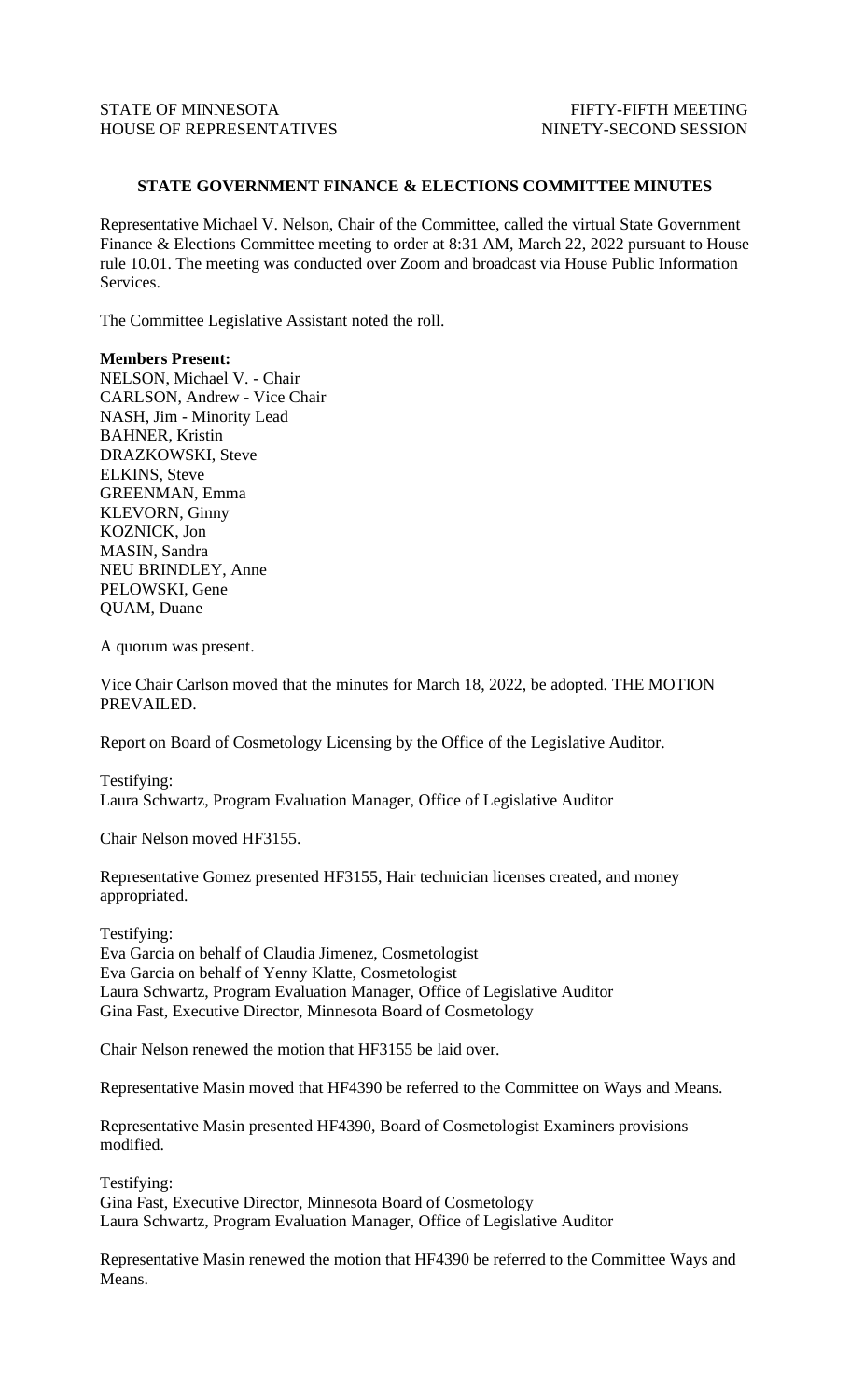The clerk noted the roll.

AYES NELSON, Michael V. - Chair CARLSON, Andrew - Vice Chair NASH, Jim - Minority Lead BAHNER, Kristin ELKINS, Steve GREENMAN, Emma KLEVORN, Ginny MASIN, Sandra PELOWSKI, Gene

**NAYS** DRAZKOWSKI, Steve KOZNICK, Jon NEU BRINDLEY, Anne QUAM, Duane

With a vote of 9 AYES and 4 NAYS, THE MOTION PREVAILED

Vice Chair Carlson assumed the gavel at 9:33 AM.

Chair Nelson moved HF3986.

Chair Nelson moved Amendment H3986A1. THE MOTION PREVAILED. THE AMENDMENT WAS ADOPTED.

Chair Nelson presented HF3986, as amended, Board of Barber Examiners provisions modifications; mobile barber shops provisions modifications and establishment.

Testifying: Brent Grebinoski, Executive Director, Minnesota Board of Barber Examiners

Vice Chair Carlson renewed the motion that HF3986, as amended, be laid over.

Chair Nelson assumed the gavel at 9:44 AM.

Chair Nelson moved that HF284 be referred to the Committee on Ways and Means.

Chair Nelson moved Amendment H284A2. THE MOTION PREVAILED. THE AMENDMENT WAS ADOPTED.

Representative Freiberg and Representative Fischer presented HF284, as amended, State flag and state seal redesign commission created, and report required.

Chair Nelson renewed the motion that HF284, as amended, be referred to the Committee on Ways and Means.

The clerk noted the roll.

AYES NELSON, Michael V. - Chair CARLSON, Andrew - Vice Chair BAHNER, Kristin ELKINS, Steve GREENMAN, Emma KLEVORN, Ginny MASIN, Sandra PELOWSKI, Gene